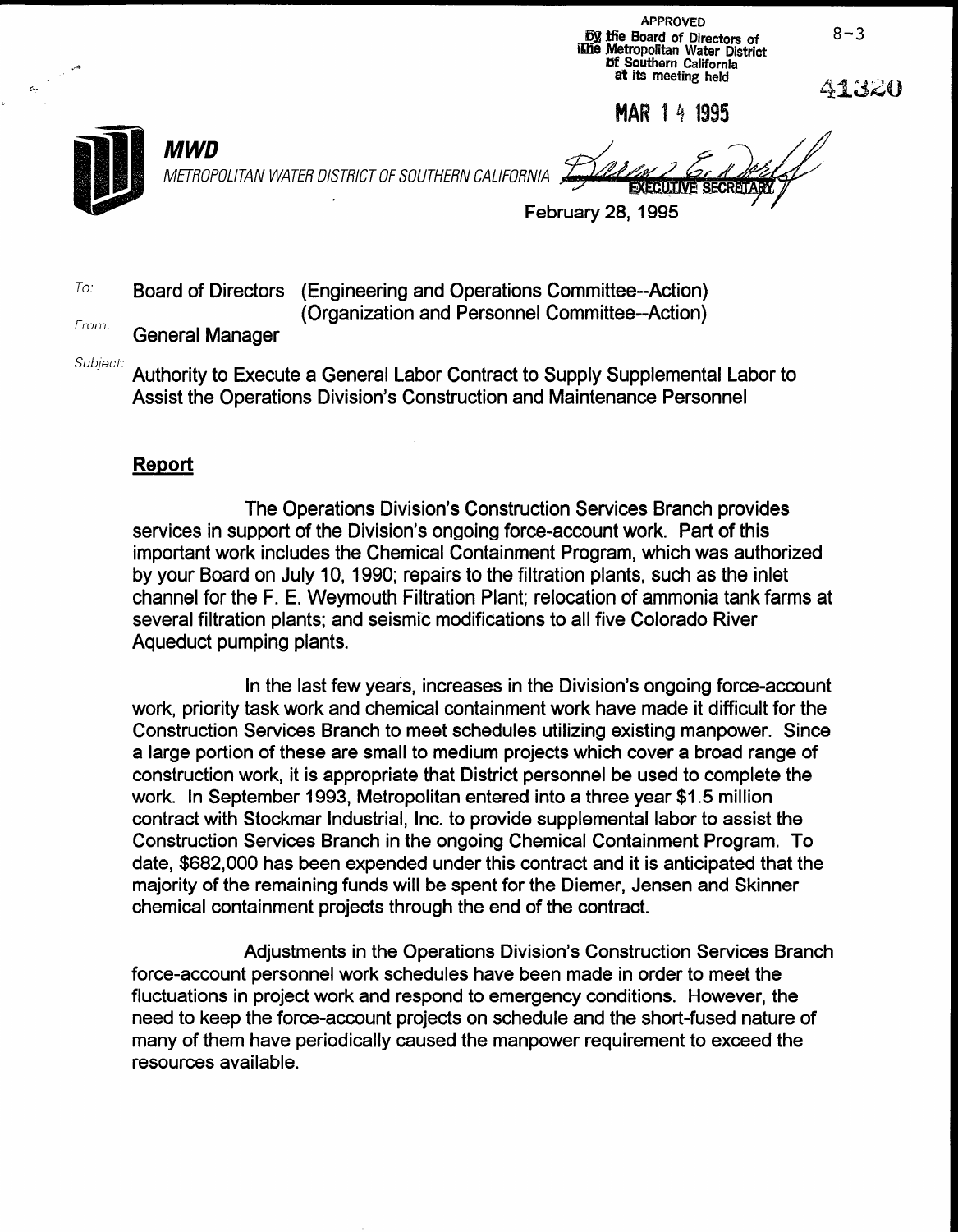'-

In addition to the current supplemental labor contract for the chemical containment program, the District has an existing contract for providing supplemental labor for the Special Services Branch Maintenance Shops. Both of these contracts provide the District with the flexibility to adjust its manpower availability to meet the peaks of the ongoing Chemical Containment Project work and the repair of District and Department of Water Resources pump and generating equipment and eliminate the necessity for hiring additional regular staff.

The current supplemental labor contract for the Chemical Containment Project expires in September 1995. Because Metropolitan's permanent specialty crafts staff cannot meet the above-mentioned peaks for the completion of the Chemical Containment Program and the other ongoing broad range of operation and maintenance construction projects, it will periodically be necessary to augment District staff with a wide variety of skilled workers to accomplish this work. The proposed contract will be analogous to the existing supplemental labor contracts and will provide the District with the necessary personnel to meet its fluctuating personnel requirements and emergency response conditions.

A request for competitive bids will be prepared and sent to specialty labor contractors who appear to have the ability to meet Metropolitan's requirements for specialty skilled crafts workers to assist District staff in meeting occasional personnel peaking requirements. Bid evaluation will include consideration of the contractor's affirmative action and equal opportunity plans.

Under the terms of the proposed contract, the contractor would provide Metropolitan, at any one time, a maximum of 20 workers with a variety of skills. Workers will be paid the prevailing wage rate, as determined by the Division of Labor Statistics and Research, Department of Industrial Relations of the State of California. The hourly rate paid to the successful contractor will include the workers' wage rate, workers' benefits and contractor profit. Workers will be made available depending on Metropolitan's needs at any point in time. Under the terms of the proposed contract there would be no guarantee of minimum work hours. The contract would be for a two-year period and would be renewable for an additional two years. The maximum amount payable would be \$1,000,000 per year, not to exceed \$4,000,000 for the term of the contract. The successful labor contractor's name will be made available at the Board Meeting following the opening of bids. Included will be the contractor's gross hourly amount to be paid by the District for each skilled craft, such gross amounts to be inclusive of general and administrative expenses, overhead, and profits.

Funding for this contract is available under the annual budget appropriation for operation and maintenance. The attached lists show some of the currently scheduled projects this contract-labor agreement would support over the next few years and the estimated hours of supplemental labor needed to complete them on schedule.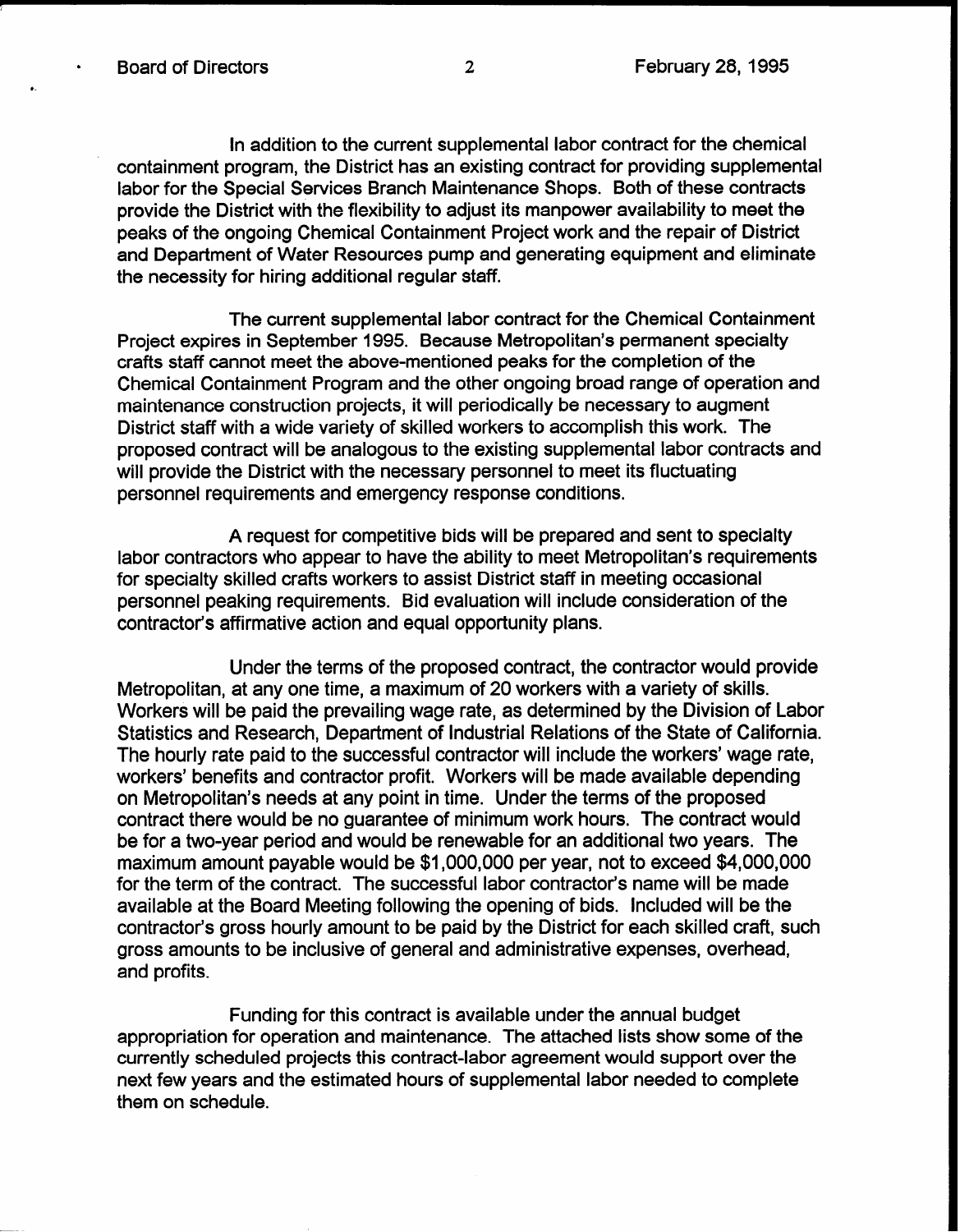.

This action is exempt from the provisions of the California Environmental Quality Act because it can be seen with certainty that there is no possibility that the proposed action could have a significant effect on the environment.

#### Recommendation

It is recommended that the General Manager be authorized to enter into a contract, in form approved by the General Counsel, with a supplemental labor contractor for a two-year period, renewable for an additional two years for a maximum dollar amount not to exceed \$4,000,000 for the term of the contract.

> John R. Wodraska General Manager

Submitted by:

Edward G. Means Ill Chief of Operations

Concur:

John R. Wodraska General Manager

JFM/DBR:jcj

**Attachment** 

(s:\board\supplabr)